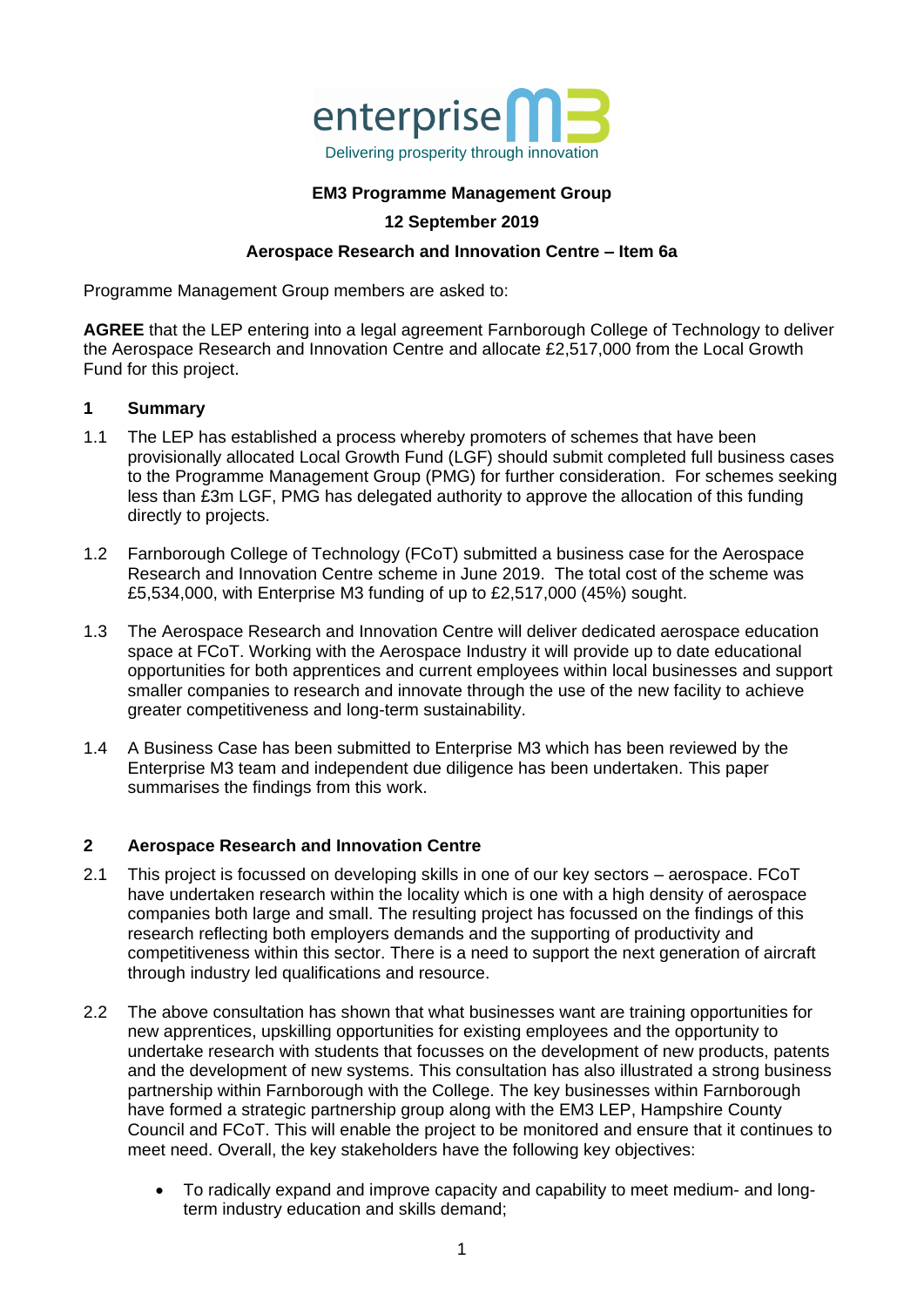- Deliver high quality training and research facilities to fully meet employers/ business demands. There is a vocational and educational need from employers, for academic studies alongside 'hands-on' training – e.g. fault finding in-situ within an airframe;
- Provide Industry-Relevant Infrastructure that support the ambitions of the LEP and national government;
- Provide a high-quality research facility that supports the aerospace sector to innovate and develop new manufacturing structures such as lightweight compositions;
- Encourage and support inter-industry and inter-College/university collaboration to innovate with shared expertise and resources
- Act as a regional, collaborative technical hub for leading aircraft research and manufacturing as well as delivery.
- 2.3 There is opportunity here to develop a local centre of excellence and to meet the individual needs of local companies and therefore contribute to economic growth. The curriculum can be broadened to incorporate support roles e.g. Apprenticeships in Customer Service and Business Development. A study by the National Composite Centre has identified aerospace as one of the key areas that will have high training needs coupled with growth potential. This will support the engagement with schools and fits well with the work of the EM3 Careers and Enterprise Company.
- 2.4 Enterprise M3's funding will support the physical development of this centre which will deliver approximately 1,980sqm of dedicated aerospace education, training and innovation space. This includes the refurbishment of existing college estate so that it can be utilised for this purpose and 800sqm of new build space. FCOT are proposing to match Enterprise M3's contribution on a 50/50 basis and also secure an additional £500k from private sector industry partners. The proposed facilities will give opportunity to provide accredited training to young people and to local employers including higher level qualifications. The college has good links with the local community particularly with military families where these courses will hold resonance and engages well with other colleges and higher education institutions across the region. This college is growing its specialist capability. It was awarded Local Growth Fund money this year to develop an Emerging Technologies Centre and it has ambitious plans to sit within the global ranking for aerospace schools by 2023.
- 2.5 The full business case submitted for this scheme is available to Board members on request.

#### **3 Aerospace Research and Innovation Centre – Scrutiny**

- 3.1 AECOM reviewed the business case and raised comments and questions with the scheme promoter who responded to these, both in writing and through meetings with the project team at FCoT.
- 3.2 As part of this work AECOM has reviewed the build programme and associated cost elements in detail and have concluded that these are viable and recommend that Enterprise M3 proceed in their support for the scheme. In order to further protect Enterprise M3's position they made recommendations to Enterprise M3 on how the project can be strengthened and Enterprise M3's risk reduced.
- 3.3 Given the level of partner involvement in this project and the links to delivering the skills needs of the aerospace sector, AECOM have suggested that Enterprise M3 have sight of the letters of support prior to releasing the funding. These have been requested and we have already seen very supportive letters of support from Airbus Defence and Space Ltd, Farnborough Aerospace Consortium, Rushmoor Borough Council and Farnborough Aerospace Museum who have gifted an aircraft for students to work on.
- 3.4 In order to ensure that there is adequate funding to deliver the project, AECOM have recommended that we seek confirmation from the College that their match-funding remains available and that they would cover any shortfall in funding if contributions from the wider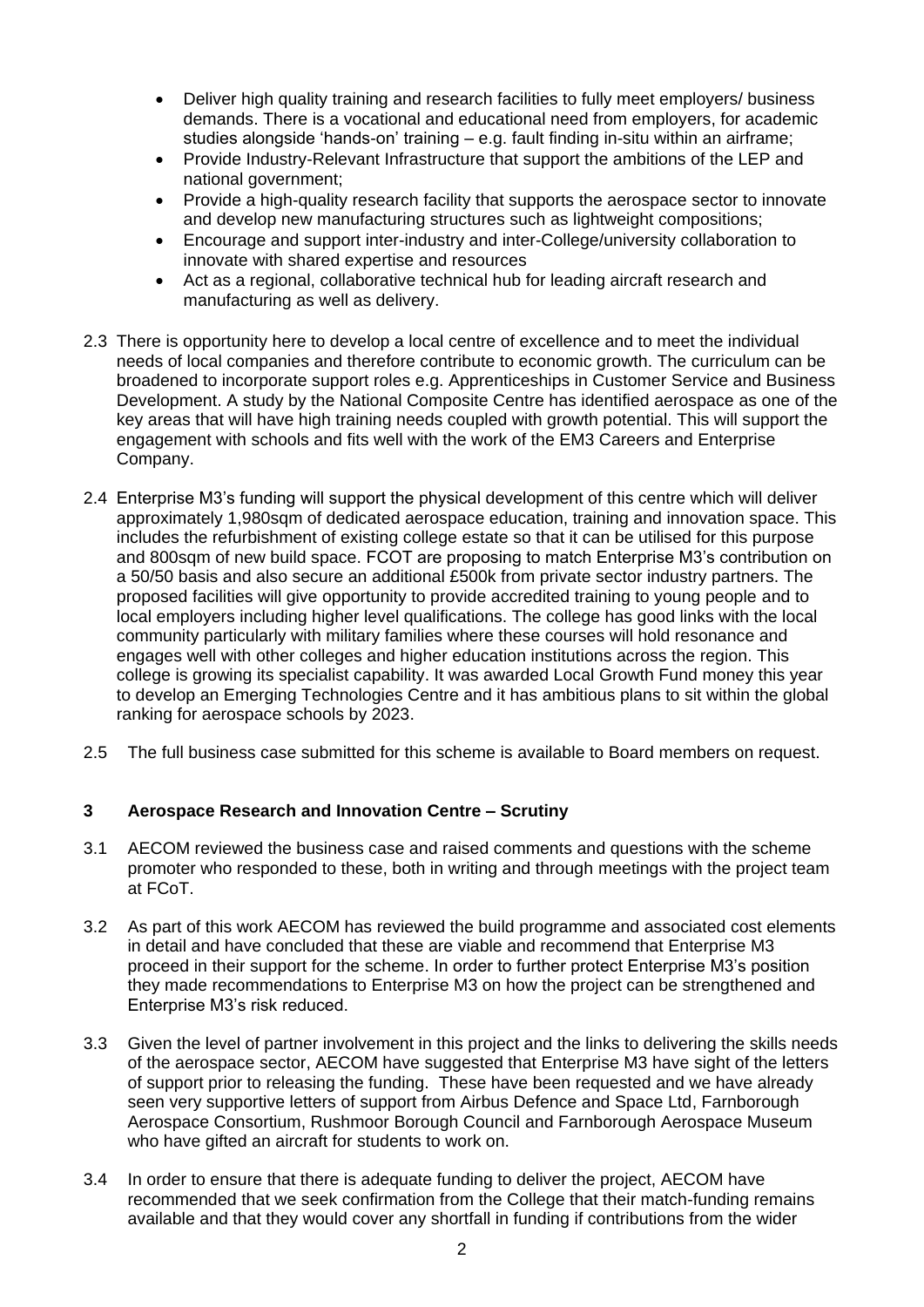partnership were not forthcoming. FCoT have confirmed this and this will be reflected in the legal agreement for the project.

3.5 The final point raised by AECOM in relation to this project is around the outputs/outcomes from this project. Enterprise M3's funding will see the improved condition of 1,180sqm of college estate as well as the completion of 800sqm of new learning floorspace. FCoT estimate that this project will support 62 apprenticeships annually whilst also supporting the wider Foreign Direct Investment 'offer' of the Enterprise M3 area and beyond. AECOM advise that these figures could be aspirational and consequently risk that they may not be achieved. PMG need to be satisfied that this is an acceptable risk, however we are aware that FCoT received 250 applications for 15 similar apprenticeships spaces this financial year. The Scheme Promoter has stated that the market trend shows that increases to date and future growth are being driven by the implementation of the apprenticeship levy. Furthermore, employer demand for STEM subjects has grown year on year and more learners are choosing apprenticeships as their preferred option from L2 upwards and FCoT have provided evidence to support this. In light of this evidence, the team is of the view that whilst there is an element of risk associated with the apprenticeship figures, there is evidence to support the underpinning assumptions. In order to closely monitor this project and its progress once the building has opened, Enterprise M3 will sit on the strategic partnership group for the project.

#### **4 Funding**

4.1 The total cost of the scheme identified in the business case is £5,534,000 with LGF of up to £2,517,000 being sought; £1,258,500 in 2019/20 and £1,258,500 in 2020/21. The remaining £500,000 would come from the Strategic Partnership Group. Phase 1 of this project is scheduled for completion in 2019 and the new build is due for competition in March 2021,

| £m                                     | 2019-20   | 2020-21   | Total     |
|----------------------------------------|-----------|-----------|-----------|
| <b>Funded Scheme</b>                   |           |           |           |
| <b>EM3 LEP Funding</b>                 | 1,258,500 | 1,258,500 | 2,517,000 |
| <b>FCoT Match Funding</b>              | 1,258,500 | 1,258,500 | 2,517,000 |
| <b>Strategic Partner contributions</b> |           | 500,000   | 500,000   |
| <b>Total</b>                           | 2,517,000 | 3,017,000 | 5,534,000 |

4.2 The table below summarises the funding package required to deliver the project.

# **5 Conclusion and Recommendations**

- 5.1 The previous scrutiny concluded that the business case was well presented with key economic benefits of the scheme being identified. A good strategic case was provided and there was clarity about what the scheme will deliver.
- 5.2 The table below summarises how the scheme performs against key criteria.

| <b>Criteria</b>      | <b>Assessment</b> | <b>Comments</b>                                        |
|----------------------|-------------------|--------------------------------------------------------|
| <b>Strategic Fit</b> | Good              | Farnborough is the birthplace of aviation and          |
|                      |                   | home to internationally significant defence and        |
|                      |                   | aerospace clusters including TAG, BAE Systems,         |
|                      |                   | QinetiQ and Gulfstream. Identified as a high value     |
|                      |                   | sector and in an EM3 growth town the Aerospace         |
|                      |                   | Research and Innovation Centre builds on a historic    |
|                      |                   | foundation of innovation with the aim of attaining a   |
|                      |                   | worldwide reputation for aerospace education, training |
|                      |                   | and innovative developments.                           |
| Low Carbon           | Very good         | A sustainability, low and zero carbon technology       |
|                      |                   | project review will be undertaken as part of the RIBA  |